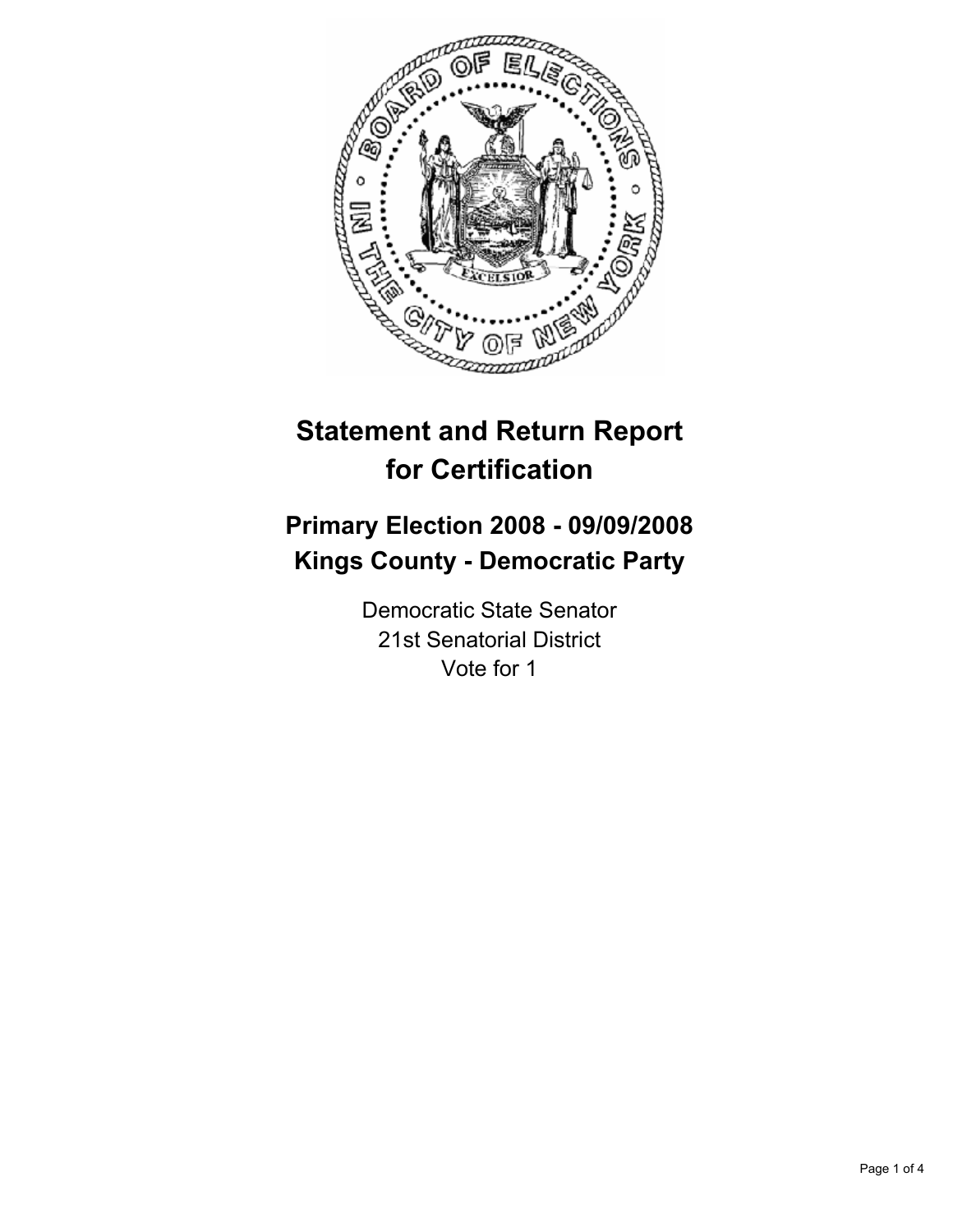

# **Assembly District 41**

| 35    |
|-------|
|       |
| 92    |
| 320   |
| 1,853 |
| 560   |
| 2,733 |
|       |

### **Assembly District 42**

| <b>EMERGENCY</b>       | 8     |
|------------------------|-------|
| ABSENTEE/MILITARY      | 81    |
| <b>AFFIDAVIT</b>       | 178   |
| <b>SIMCHA FELDER</b>   | 695   |
| <b>KEVIN S PARKER</b>  | 2,988 |
| <b>KENDALL STEWART</b> | 664   |
| <b>Total Votes</b>     | 4,347 |

# **Assembly District 43**

| <b>EMERGENCY</b>       | C   |
|------------------------|-----|
| ABSENTEE/MILITARY      | g   |
| AFFIDAVIT              | 20  |
| SIMCHA FELDER          | 50  |
| <b>KEVIN S PARKER</b>  | 349 |
| <b>KENDALL STEWART</b> | 116 |
| <b>Total Votes</b>     | 515 |

### **Assembly District 44**

| <b>EMERGENCY</b>        | 15    |
|-------------------------|-------|
| ABSENTEE/MILITARY       | 71    |
| AFFIDAVIT               | 138   |
| <b>SIMCHA FELDER</b>    | 1,535 |
| <b>KEVIN S PARKER</b>   | 1,185 |
| <b>KENDALL STEWART</b>  | 172   |
| NAOMI REITER (WRITE-IN) |       |
| <b>Total Votes</b>      | 2,893 |

# **Assembly District 48**

| <b>EMERGENCY</b>         | 0     |
|--------------------------|-------|
| ABSENTEE/MILITARY        | 37    |
| <b>AFFIDAVIT</b>         | 169   |
| SIMCHA FELDER            | 3,461 |
| <b>KEVIN S PARKER</b>    | 173   |
| <b>KENDALL STEWART</b>   | 52    |
| SIMCHA FELDER (WRITE-IN) |       |
| <b>Total Votes</b>       | 3,687 |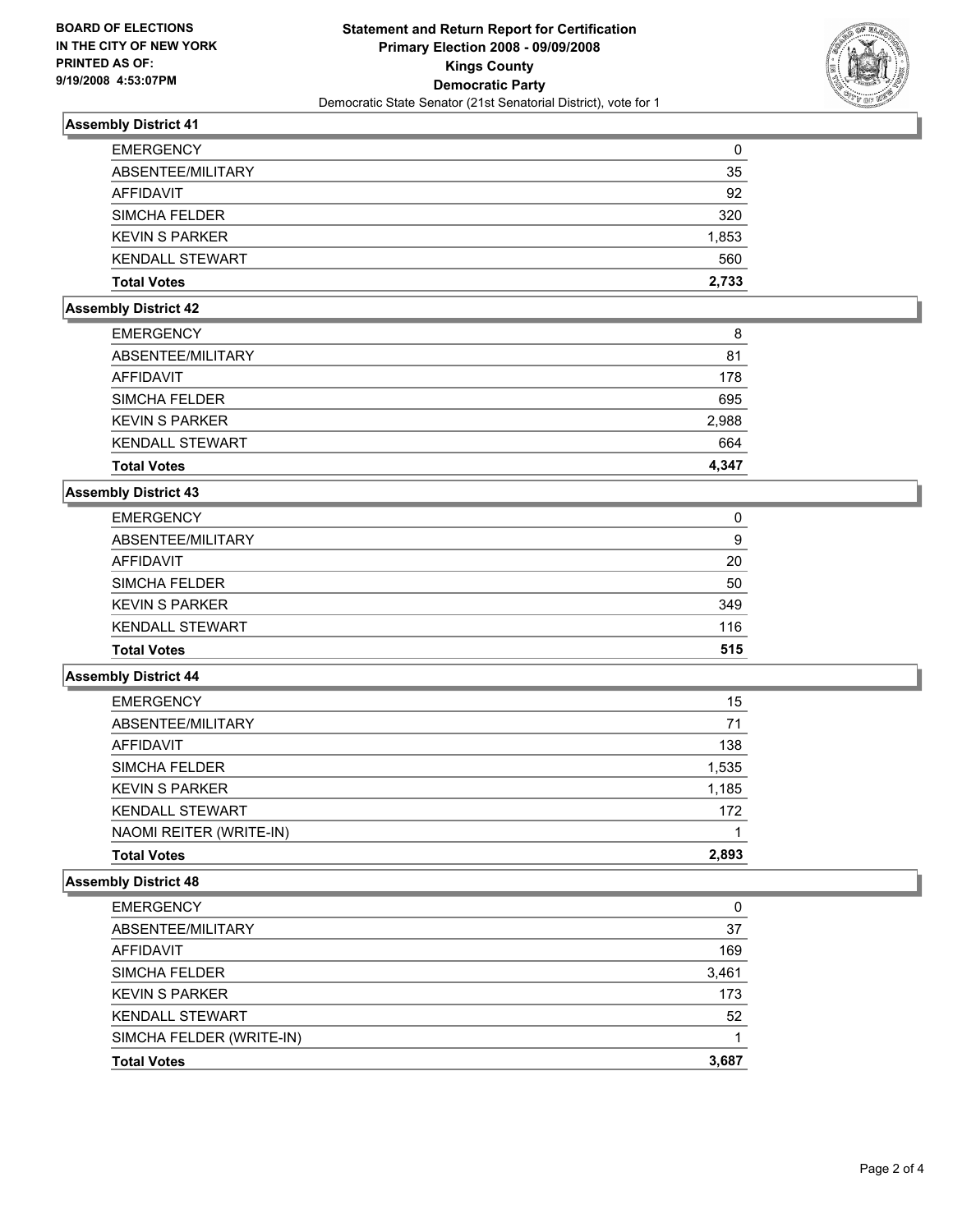

# **Assembly District 49**

| <b>EMERGENCY</b>       |     |
|------------------------|-----|
| ABSENTEE/MILITARY      |     |
| AFFIDAVIT              |     |
| <b>SIMCHA FELDER</b>   | 104 |
| <b>KEVIN S PARKER</b>  |     |
| <b>KENDALL STEWART</b> |     |
| <b>Total Votes</b>     | 111 |

# **Assembly District 51**

| <b>Total Votes</b>     | 129 |
|------------------------|-----|
| <b>KENDALL STEWART</b> | 15  |
| <b>KEVIN S PARKER</b>  | 20  |
| <b>SIMCHA FELDER</b>   | 94  |
| AFFIDAVIT              | 6   |
| ABSENTEE/MILITARY      | ົ   |
| <b>EMERGENCY</b>       |     |

# **Assembly District 58**

| <b>Total Votes</b>     | 4.928 |
|------------------------|-------|
| <b>KENDALL STEWART</b> | 1,068 |
| <b>KEVIN S PARKER</b>  | 3,433 |
| SIMCHA FELDER          | 427   |
| AFFIDAVIT              | 139   |
| ABSENTEE/MILITARY      | 57    |
| <b>EMERGENCY</b>       | 6     |

### **Assembly District 59**

| <b>EMERGENCY</b>       |  |
|------------------------|--|
| ABSENTEE/MILITARY      |  |
| AFFIDAVIT              |  |
| <b>SIMCHA FELDER</b>   |  |
| <b>KEVIN S PARKER</b>  |  |
| <b>KENDALL STEWART</b> |  |
| <b>Total Votes</b>     |  |